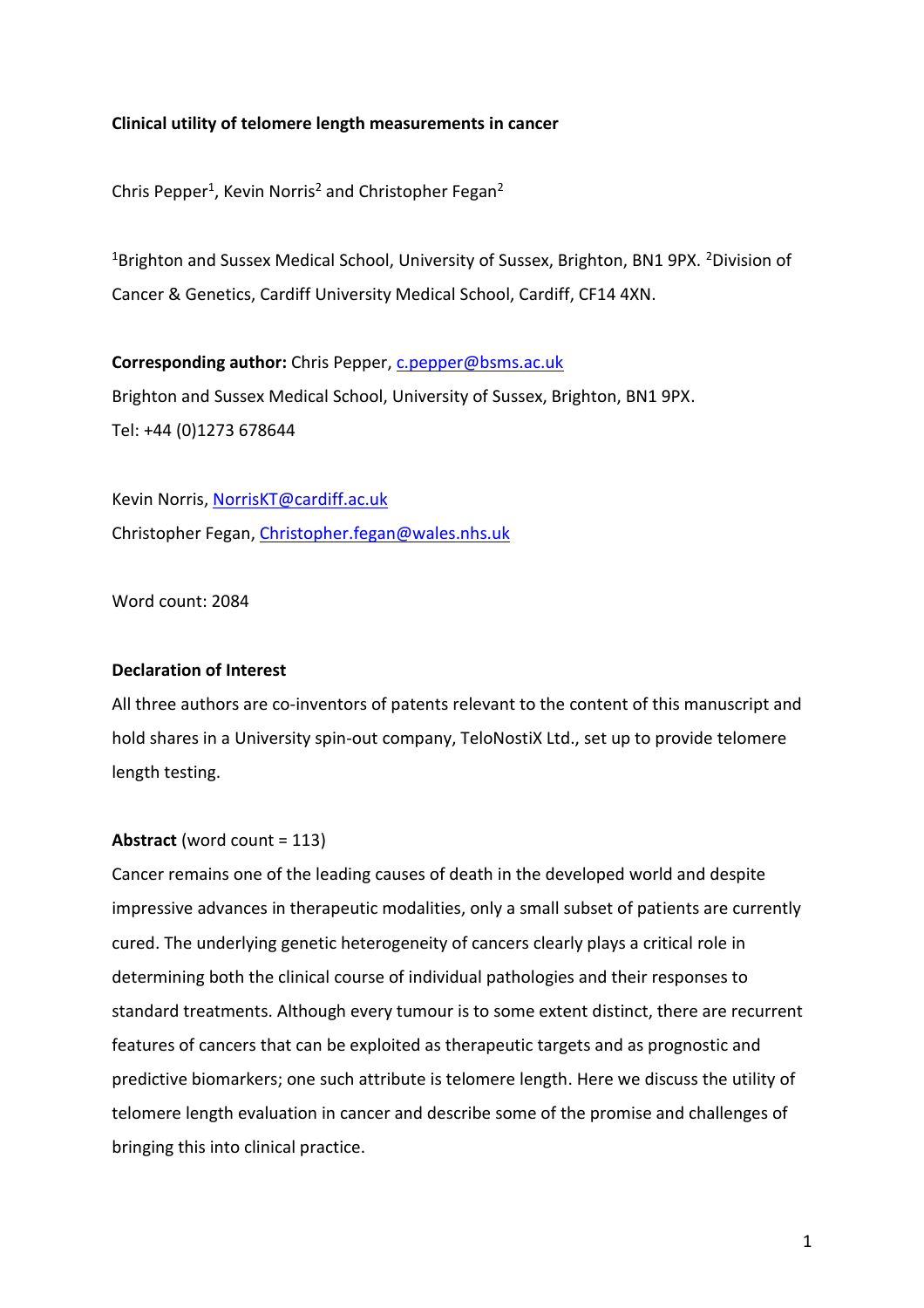

**Graphical abstract.** 

## **Introduction**

Telomeres are specialised structures found at the ends of all human chromosomes. They are composed of long arrays of hexameric TTAGGG repeats, which associate with a protein complex known as shelterin [1-4]. The shelterin complex protects chromosomes from endto-end fusions by preventing the ends of chromosomes from being recognised as doublestrand DNA breaks. The primary function of telomeres is to protect the integrity of exonic material and prevent genomic instability [5-8]. In the absence of telomerase, the enzyme required for telomere maintenance, telomeres erode with every cell division. This inexorable shortening of telomeres provides a so-called 'biological clock' for the cell, which ultimately limits replication and can be a trigger for apoptotic cell death [9,10]. However, cancer cells appear to be able to maintain telomeres to overcome cellular senescence or apoptosis caused by telomere shortening. Commonly this is facilitated by transcriptional activation of telomerase [11]. In somatic human cells, the telomerase RNA template (TERC) is constitutively expressed, whereas telomerase reverse transcriptase (TERT) expression is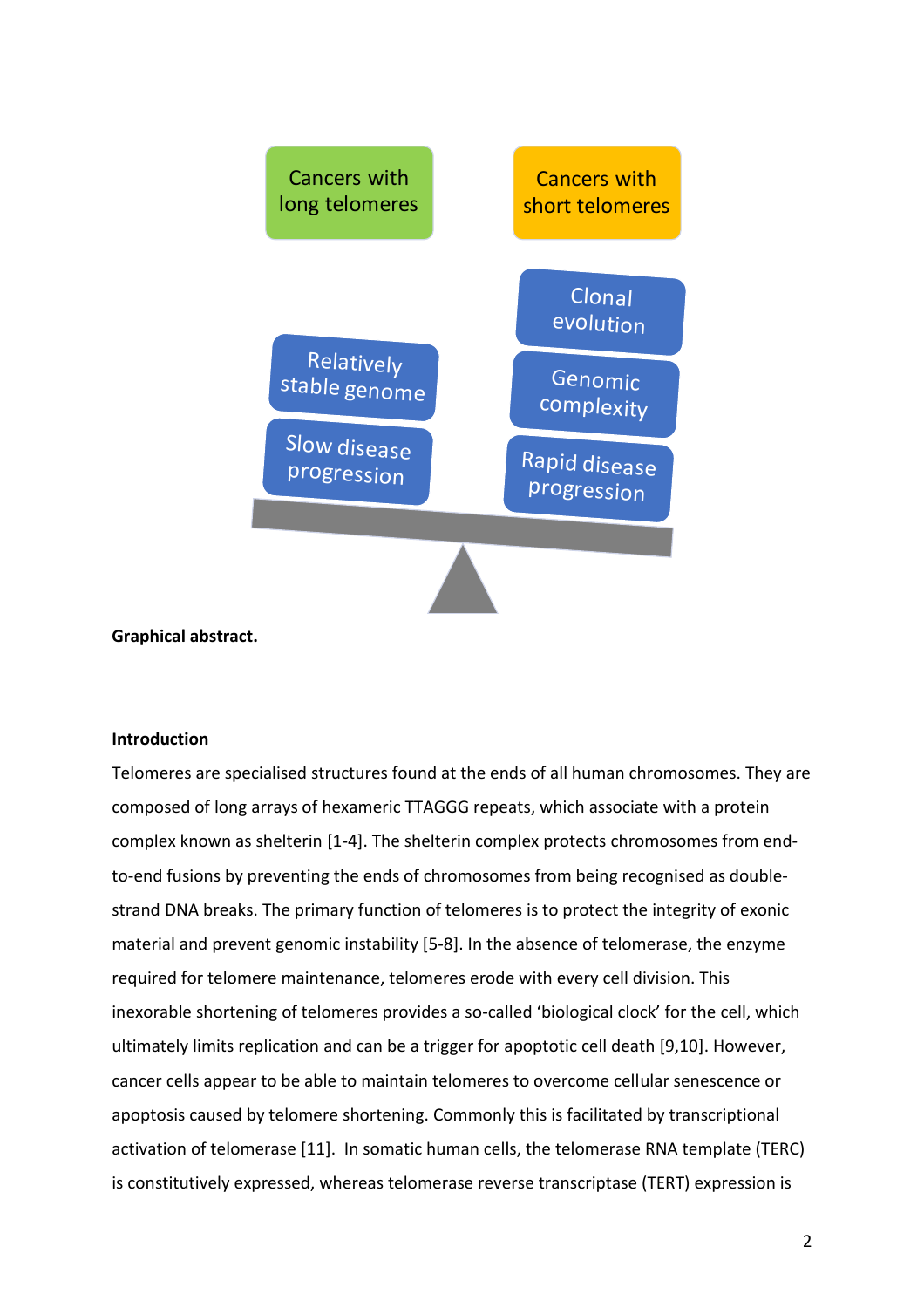epigenetically silenced [12,13]. Most cancer cells acquire telomerase activity via the derepression of TERT [13,14] but a subset of tumours employ the so-called alternative lengthening of telomeres (ALT) mechanism, which is a telomerase-independent means of telomere maintenance [15,16].

Given the putative tumour suppressor function that telomeres play, it is tempting to speculate that inherited variation in telomere length may provide a predisposing factor to cancer development. In keeping with this concept, genome-wide association studies (GWAS) have identified 11 loci associated with variation in telomere length [17-20] and a subset of these loci harbour telomere maintenance genes. However, genetic variance can only explain a small proportion of the diversity in population telomere length. Regardless of the cause, there is a large body of evidence that telomeres and telomerase are associated with human carcinogenesis. The majority of tumour types exhibit evidence of short telomeres and crucially, some tumour telomere length profiles are short enough to result in telomere dysfunction [11,21]. Furthermore, a recent study in chronic lymphocytic leukaemia demonstrated that telomere shortening precedes the emergence of sub-clones with *de novo* high-risk cytogenetic aberrations and genomic complexity; all of the sub-clones had uniform telomere lengths suggesting that the clonal expansion of tumour cells with short telomeres create a permissive environment for the clonal evolution of cancer cells [22]. This finding is consistent with previous studies, which showed a strong relationship between high-risk cytogenetics and short telomeres [23-26]. In relation to telomerase, an increase in telomerase activity is often directly correlated with uncontrolled growth of cells [27]. Therefore, it is intuitive that telomere dysfunction and telomerase reactivation can contribute to a number of the hallmarks of cancer by promoting genomic instability and mutation and enabling replicative immortality and uncontrolled cell growth [28]. In turn, these characteristics can drive clonal evolution, metastatic potential and the emergence of drug resistance.

# **Cause versus effect?**

Despite the obvious credentials that telomeres have as potential drivers of oncogenic transformation and cancer progression, the literature is full of studies that associate (normal) peripheral blood leukocyte telomere length to cancer pathologies [29-34]. As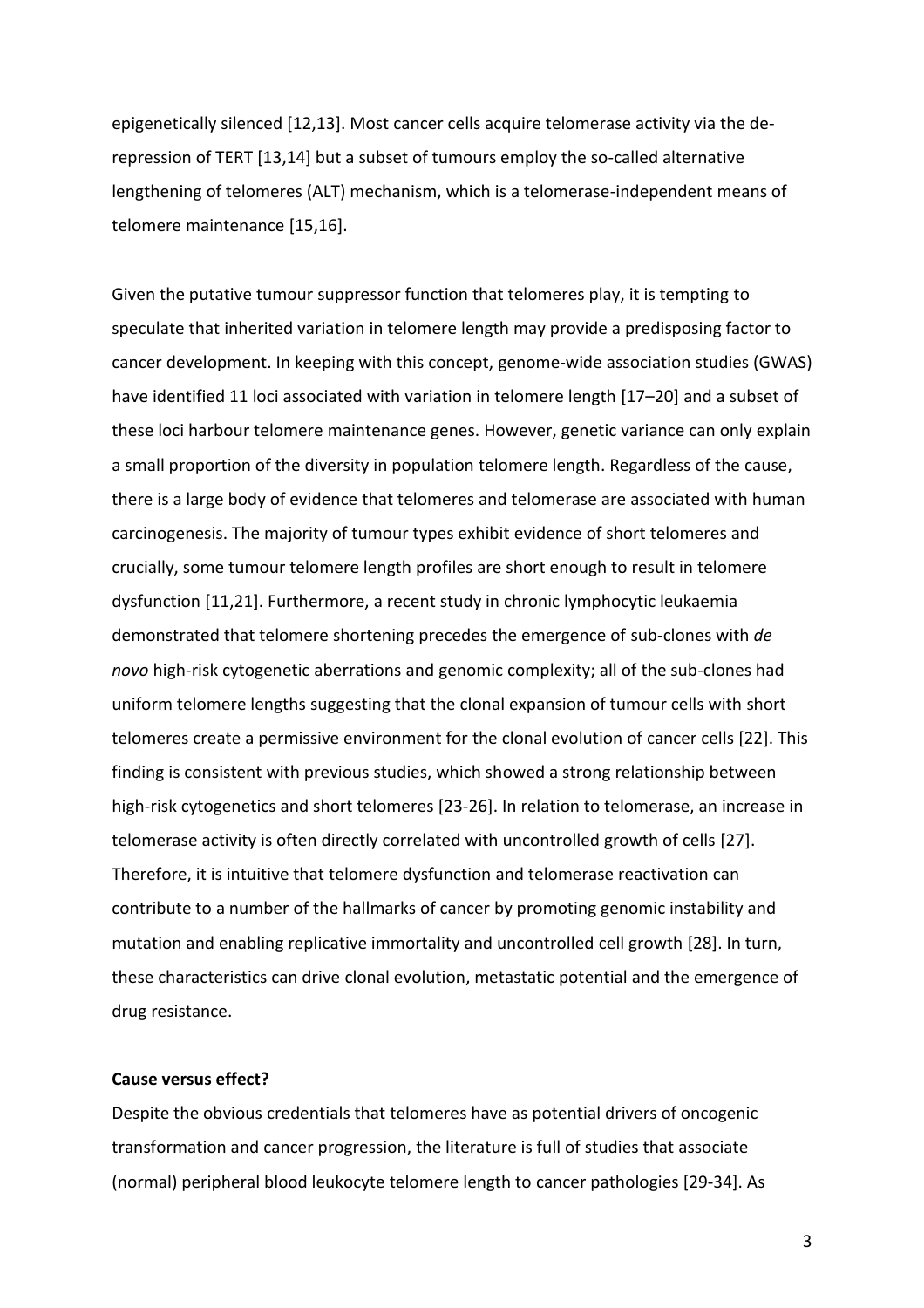cancer can be viewed as an unresolved inflammatory disorder, it is perhaps not surprising that telomere erosion in leukocytes is broadly indicative of disease [35]. We might consider a paradigm in which in the early phases of tumour development cancer-associated antigens are recognised by a restricted number of immune cells, so-called immune surveillance [36]. These cognate immune cells mount a pro-inflammatory response against the cancer cell(s), which may result in cancer cell elimination. However, in some cases, this process fails due to a large number of potential factors including low antigen affinity (poor immune cell recognition), immune cell inhibition by molecules expressed on the cancer cells, and tumour-derived immunosuppressive factors secreted into the microenvironment which encourage immune cell tolerance. This is mediated through the recruitment and expansion of suppressive immune cells, such as regulatory T-cells, myeloid-derived suppressor cells, immature dendritic cells and tumour‐associated macrophages [37-40]. Under these circumstances, the tumour microenvironment becomes chronically inflammatory, which in turn leads to the ineffective expansion of immune cells resulting in a process termed "inflammaging". Inflammaging may be perceived as both a cause and a consequence of malignant transformation [41,42]. In the context of an unresolved, pro-inflammatory microenvironment, effector immune cells may become activated and divide [43], which leads to telomere shortening and potentially even senescence. However, it seems unlikely that telomere length analysis in "by-stander" cells could ever provide the level of acuity or precision necessary for a reliable diagnosis or prognosis of a specific cancer. In addition, the application of a reductionist, mean telomere length, approach is not logical in this setting as, by definition, the analysis is carried out on a non-clonal (heterogeneous) population of peripheral blood leukocytes derived from an array of different haemopoietic stem cells (HSC). Instinctively, the originating HSCs all had different telomere lengths and their differentiated progeny will have undergone a different number of cell divisions and hence experienced differential telomere attrition. Inevitably, the analysis of this mixed cellular "soup" will manifest a much larger standard deviation of the composite telomere length distribution than would be demonstrated by a (mono)clonal expansion of cancer cells. Indeed, it might be argued that the prevalence in the literature of association studies comparing the telomere length of peripheral blood leukocytes with cancer prognosis has held back the field rather than advanced it by virtue of the inherent variability implicit in measuring telomere length in a polyclonal population of cells [44-47]. Of course, the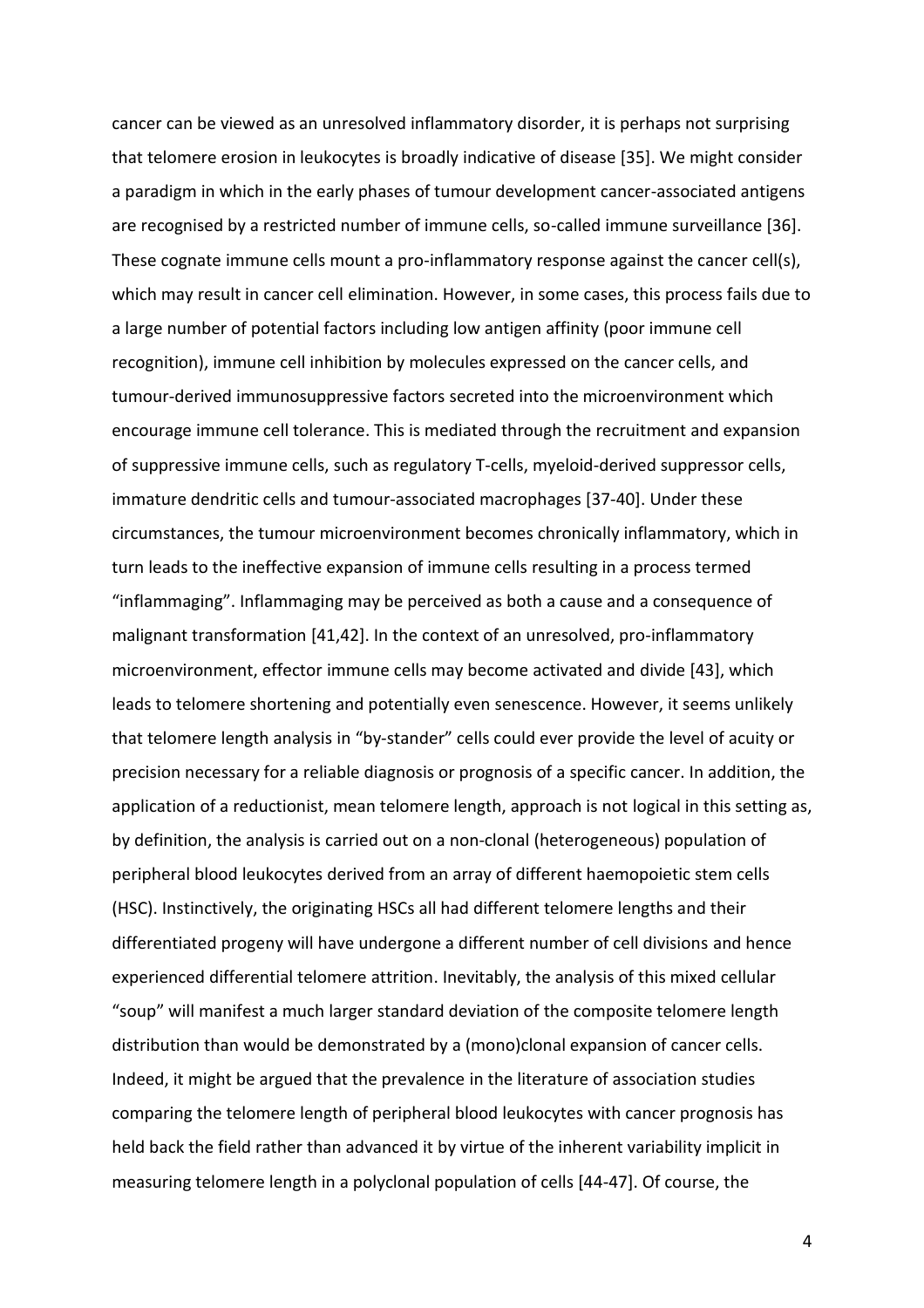demonstration of an association between non-malignant leukocyte telomere length and cancer outcomes is interesting and possibly speaks to the inflammaging phenomenon described above. However, it seems improbable that an indirect biomarker will ever have the potential to reliably diagnose or prognose individual cancer patients. This is exemplified by the wealth of contradictory data published on the prognostic significance of telomere length in a range of human cancers using this approach.

This is exacerbated by the over-simplistic dogma that *short telomeres are bad and long telomeres are good*; a mantra originating from a branch of the telomere field linked with ageing research. The sort of extreme telomeric erosion observed in, at least some, cancers is not analogous to the relatively modest telomere attrition usually observed in peripheral blood leukocytes during the natural ageing process. Although it is true that leukocytes derived from healthy donors can manifest minor subsets of cells with extremely short telomeres, under normal circumstances these cells would either senesce or die by apoptosis; a very different fate to that of transformed cancer cells. Furthermore, due to the re-activation of telomerase or the induction of ALT mechanisms, inferior prognosis in some forms of cancer appears to be associated with longer telomere length rather than shorter [47-49]. Our own published data on myelodysplastic syndrome, a pre-malignant prelude to the transformation to acute myeloid leukaemia (AML), showed a very clear poor prognostic signature in patients with short dysfunctional telomeres. However, in patients with *de novo* AML this signature was not as obvious; AML patients showed re-activation of telomerase and the homogenisation of telomere lengths [50]. So, would telomerase activity provide more insights than telomere length in these settings? Possibly, but the challenge here is methodological. Enzymatic activity assays are notoriously difficult to standardise and telomerase transcription *per se* does not necessarily equate to telomerase activity. Furthermore, it appears that subtle changes in telomerase activity may cause significant alterations in telomere length [51]. So, as is often the case in biology, the telomere/telomerase story is complicated and nuanced. It is therefore incumbent on the scientific community to acknowledge this, accept the limitations of some of the published literature and develop a consensus, which promotes best practice in order to shed new light on the situation.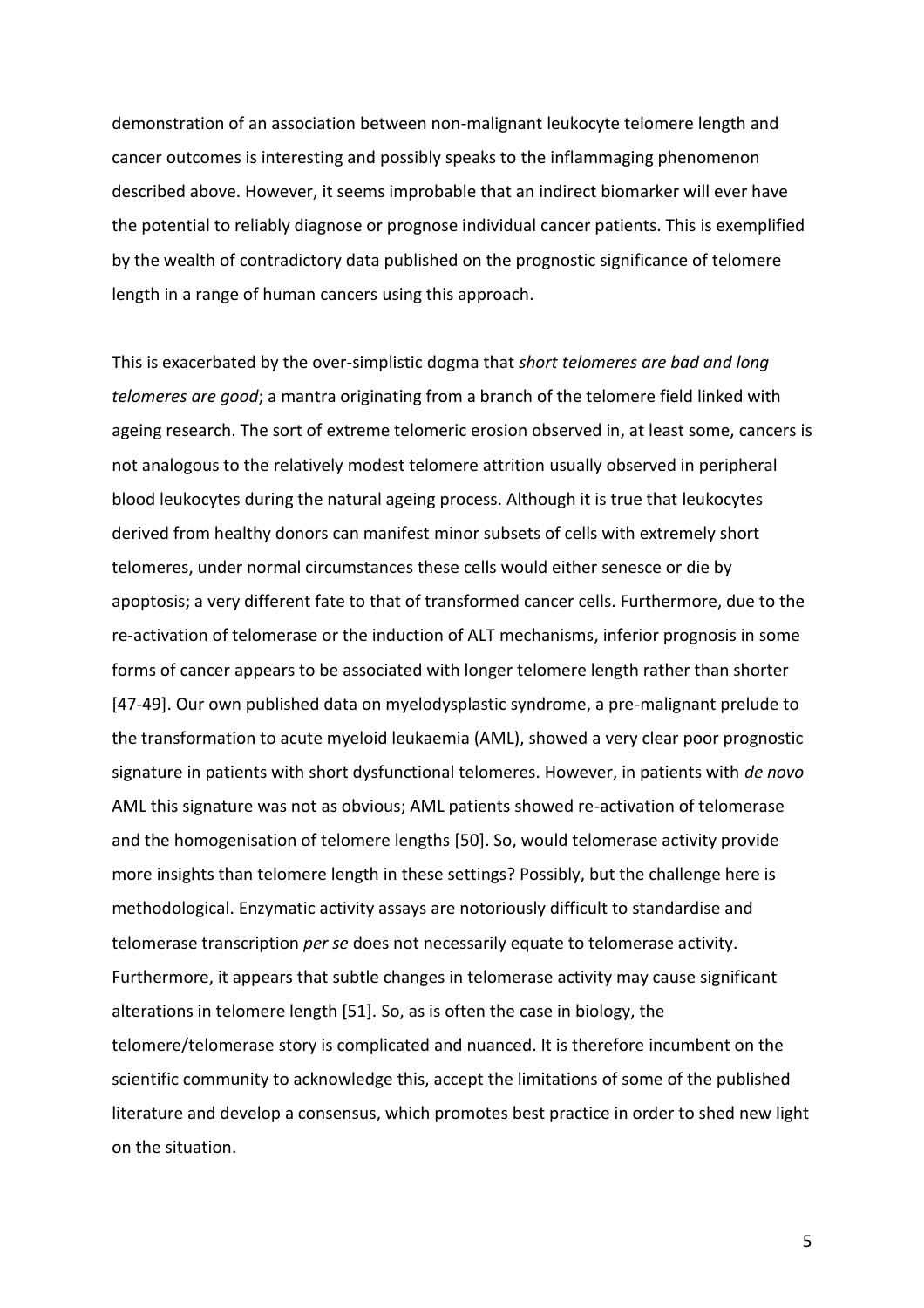#### **Measuring telomeres – the long and the short of it**

As a first step, the evaluation of purified tumour cell telomere length is clearly warranted if we are to establish causation between telomere length and cancer development and/or progression. However, this does have both technical and financial implications as the tumour cells would need to be isolated and stored appropriately prior to analysis. For blood cancers this is relatively straight forward as peripheral blood samples are routinely taken to monitor disease. However, in the setting of solid cancers there is often limited material available for clinical testing and when it is available it may formalin fixed and/or paraffin embedded. These technical issues may be compounded by methodological deficiencies; the vast majority of the published studies have been carried out using quantitative polymerase chain reaction (QPCR). Although QPCR is easy to perform, it has a wide coefficient of variation, which makes interpretation of results almost impossible at the level of the individual [52-54]. This should probably disqualify this type of assay from the medical arena where diagnostic and prognostic test results are factored into clinical decision-making. An array of alternative telomere length assays exist, including terminal restriction fragment (TRF) analysis, quantitative fluorescence *in situ* hybridisation (Q-FISH) and flow FISH [55]. However, all of these assays have their limitations too, not least their diminished capacity to identify short dysfunctional telomeres, which in the setting of cancer appear to be important. In response to the need for an accurate telomere length measuring assay, STELA (single telomere length analysis) was developed [56,57]. Using this high-resolution telomere length test, we were able to define, for the first time, the telomere length threshold for telomere dysfunction in a human cancer [58]. Using this threshold for extreme telomere shorting allowed us to clearly identify leukaemia patients with very different clinical prognoses [59]; we have subsequently shown that the same threshold is also able to risk stratify patients with myelodysplastic syndrome, breast cancer and multiple myeloma [50,59,60]. A drawback of this technology is that, like flow FISH, it is technically challenging and labour intensive and is therefore not suitable for large scale studies. To address these problems, we developed a modification of the STELA assay to facilitate the high-throughput evaluation of samples (HT-STELA) [61]. This assay allows for the accurate analysis of hundreds of clinical samples with a rapid turn-around time. In a landmark study we were able to show that HT-STELA was able to predict the outcome of chronic lymphocytic leukaemia patients uniformly treated with chemoimmunotherapy [61]. Furthermore, in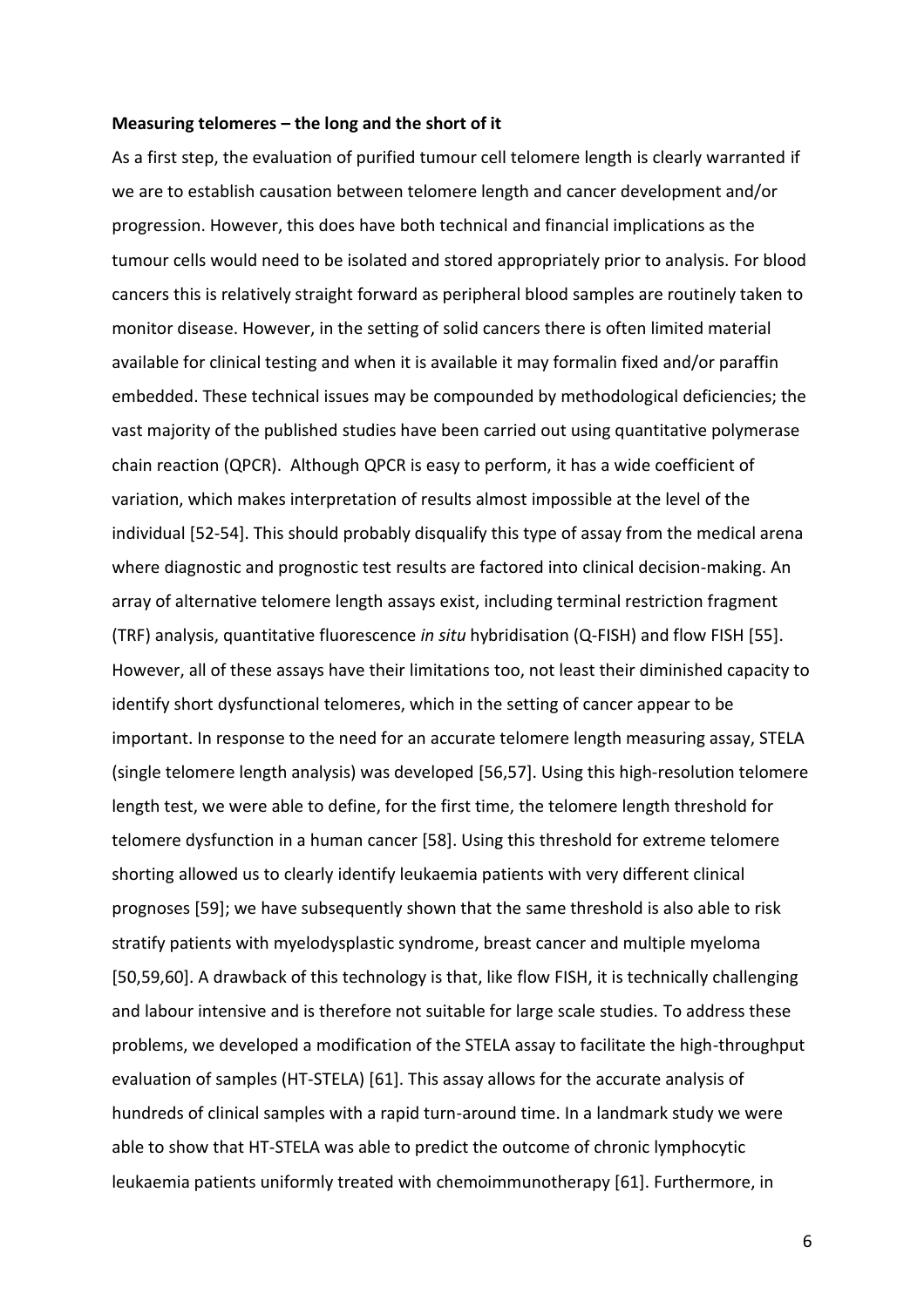multivariate analysis telomere length, as measured using HT-STELA, was superior to all of the standard prognostic tools commonly used in the management of this disease.

#### **Conclusions**

There is growing evidence that critically short telomeres are associated with more aggressive disease and inferior outcomes in at least some human cancers. Not only is telomere length a useful prognostic biomarker, it is also emerging as a powerful predictor of response to some common types of cancer therapy. From a cancer biology standpoint, the main challenge is to prove causation between short, dysfunctional, telomeres and the development and progression of individual pathologies. From the clinical perspective, the challenges are different. The overriding concern is to validate a suitable method of telomere length measurement that can provide reliable prognostic and predictive information to patients and their clinicians. Any such validation should be carried out as part of a comprehensive biomarker study, ideally in the setting of a clinical trial, in order to determine how to optimally deploy telomere length analysis to inform the management and treatment of patients. In the first instance, telomere length could be integrated into existing prognostic scoring systems to improve their ability to risk-stratify individual patients. We have already shown that this is possible in a number of haematological cancers and the development of a reliable and fast telomere length measuring assay (HT-STELA) should now facilitate larger studies in a range of different cancers. However, there is still much work to be done before telomere length analysis becomes a routine test as a component in the realisation of precision medicine in the field of oncology.

# **References**

- 1. Blackburn EH. Switching and signaling at the telomere. Cell 2001, **106**:661-673.
- 2. Griffith JD, Comeau L, Rosenfield S, Stansel RM, Bianchi A, Moss H, de Lange T. Mammalian telomeres end in a large duplex loop. Cell 1999, **97**:503-514.
- 3. de Lange T. Shelterin: the protein complex that shapes and safeguards human telomeres. Genes Dev 2005, **19**:2100-2110.
- 4. Palm W, de Lange T. How shelterin protects mammalian telomeres. Ann Rev Genet 2008, **42**:301-334.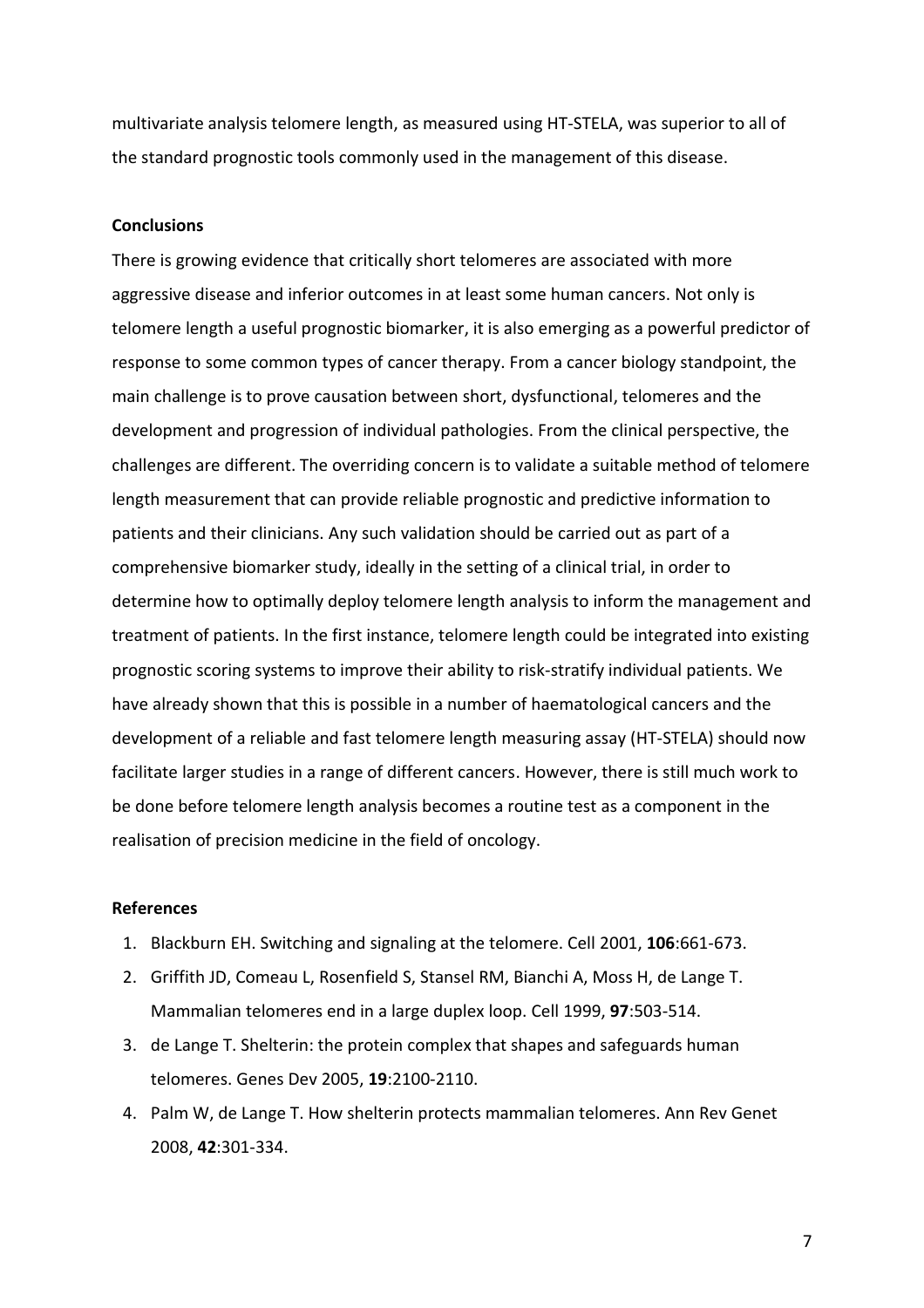- 5. de Lange T. How telomeres solve the end-protection problem. Science 2009, **326**:948- 952.
- 6. O'Sullivan RJ, Karlseder J. Telomeres: protecting chromosomes against genome instability. Nat Rev Mol Cell Biol 2010, **11**:171-181.
- 7. de Lange T. Protection of mammalian telomeres. Oncogene 2002, **21**:532-540.
- 8. Donate LE, Blasco MA. Telomeres in cancer and ageing. Phil Trans R Soc B 2011, **366**:76-84.
- 9. Zou Y, Sfeir A, Gryaznov SM, Shay JW, Wright WE. Does a sentinel or groups of short telomere determine replicative senescence? Mol Biol Cell 2004, **15**:3709-3718.
- 10. Von Zglinicki T, Saretzki G, Ladhoff J, d'Adda di Fagagna F, Jackson SP. Human cell senescence as a DNA damage response. Mechan Ageing Devel 2005, **26**:111-117.
- 11. Kim NW, Piatyszek MA, Prowse KR, Harley CB, West MD, Ho PL, Coviello GM, Wright WE, Weinrich SL, Shay JW. Specific association of human telomerase activity with immortal cells and cancer. Science 1994, **266**:2011-2015.
- 12. Feng J, Funk WD, Wang SS, Weinrich SL, Avilion AA, Chiu CP, Adams RR, Chang E, Allsopp RC, Yu J, et al. The RNA component of human telomerase. Science 1995, **269**:1236-1241.
- 13. Nakamura TM, Morin GB, Chapman KB, Weinrich SL, Andrews WH, Lingner J, Harley CB, Cech TR. Telomerase catalytic subunit homologs from fission yeast and human. Science 1997, **277**:955-959.
- 14. Meyerson M, Counter CM, Eaton EN, Ellisen LW, Steiner P, Caddle SD, Ziaugra L, Beijersbergen RL, Davidoff MJ, Liu Q, et al. hEST2, the putative human telomerase catalytic subunit gene, is up-regulated in tumor cells and during immortalization. Cell 1997, **90**:785-795.
- 15. Shay JW, Bacchetti S. A survey of telomerase activity in human cancer. Eur. J. Cancer 1997, **33**:787-791.
- 16. Heaphy CM, Subhawong AP, Hong SM, Goggins MG, Montgomery EA, Gabrielson E, Netto GJ, Epstein JI, Lotan TL, Westra WH, et al. Prevalence of the alternative lengthening of telomeres telomere maintenance mechanism in human cancer subtypes. Am J Pathol 2011, **179**:1608-1615.
- 17. Codd V, Nelson CP, Albrecht E, Mangino M, Deelen J, Buxton JL, Hottenga JJ, Fischer K, Esko T, Surakka I, Broer L, et al, and CARDIoGRAM consortium. Identification of seven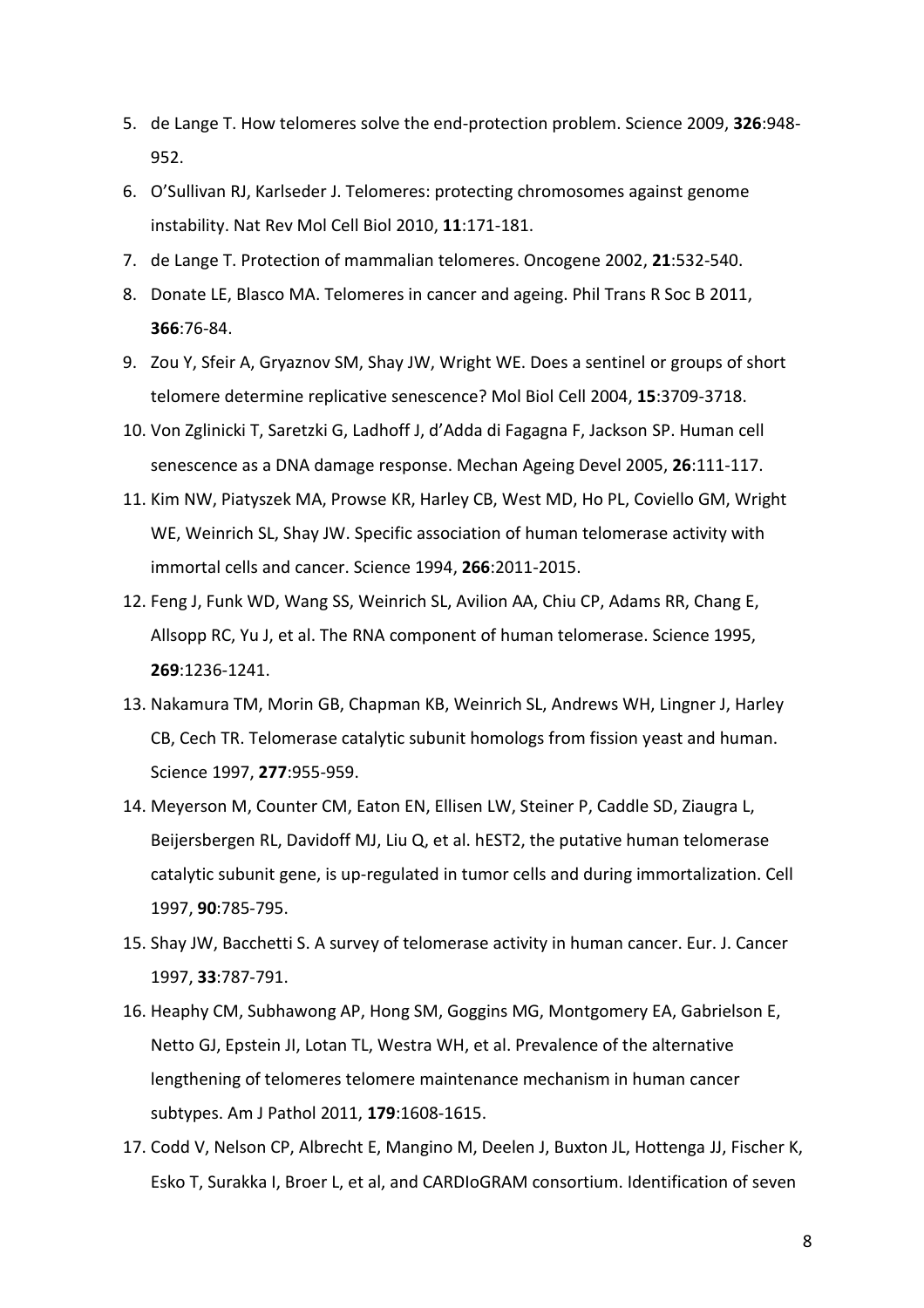loci affecting mean telomere length and their association with disease. Nat Genet 2013, **45**:422-427.

- 18. Levy D, Neuhausen SL, Hunt SC, Kimura M, Hwang SJ, Chen W, Bis JC, Fitzpatrick AL, Smith E, Johnson AD, Gardner JP, et al. Genome-wide association identifies OBFC1 as a locus involved in human leukocyte telomere biology. Proc Natl Acad Sci USA. 2010, **107**:9293-9298.
- 19. Mangino M, Christiansen L, Stone R, Hunt SC, Horvath K, Eisenberg DT, Kimura M, Petersen I, Kark JD, Herbig U, Reiner AP, et al. DCAF4, a novel gene associated with leucocyte telomere length. J Med Genet 2015, **52**:157-162.
- 20. Mangino M, Hwang SJ, Spector TD, Hunt SC, Kimura M, Fitzpatrick AL, Christiansen L, Petersen I, Elbers CC, Harris T, Chen W, et al. Genome-wide meta-analysis points to CTC1 and ZNF676 as genes regulating telomere homeostasis in humans. Hum Mol Genet 2012, **21**:5385-5394.
- 21. Heaphy CM, Meeker AK. The potential utility of telomere-related markers for cancer diagnosis. J Cell Mol Med 2011, **15**:1227-1238.
- 22. Jebaraj BMC, Tausch E, Landau DA, Bahlo J, Robrecht S, Taylor-Weiner AN, Bloehdorn J, Scheffold A, Mertens D, Böttcher S, Kneba M, et al. Short telomeres are associated with inferior outcome, genomic complexity, and clonal evolution in chronic lymphocytic leukemia. Leukemia 2019, **33**:2183-2194.
	- **This manuscript provides direct evidence to show that telomere erosion precedes clonal evolution.**
- 23. Guièze R, Pages M, Véronèse L, Combes P, Lemal R, Gay-Bellile M, Chauvet M, Callanan M, Kwiatkowski F, Pereira B, Vago P, etal. Telomere status in chronic lymphocytic leukemia with TP53 disruption. Oncotarget 2016, **7**:56976-56985.
- 24. Sellmann L, Scholtysik R, de Beer D, Eisele L, Klein-Hitpass L, Nückel H, Dührsen U, Dürig J, Röth A, Baerlocher GM. Shorter telomeres correlate with an increase in the number of uniparental disomies in patients with chronic lymphocytic leukemia. Leuk Lymphoma 2016, **57**:590-595.
- 25. Dos Santos P, Panero J, Palau Nagore V, Stanganelli C, Bezares RF, Slavutsky I. Telomere shortening associated with increased genomic complexity in chronic lymphocytic leukemia. Tumour Biol 2015, **36**:8317-8324.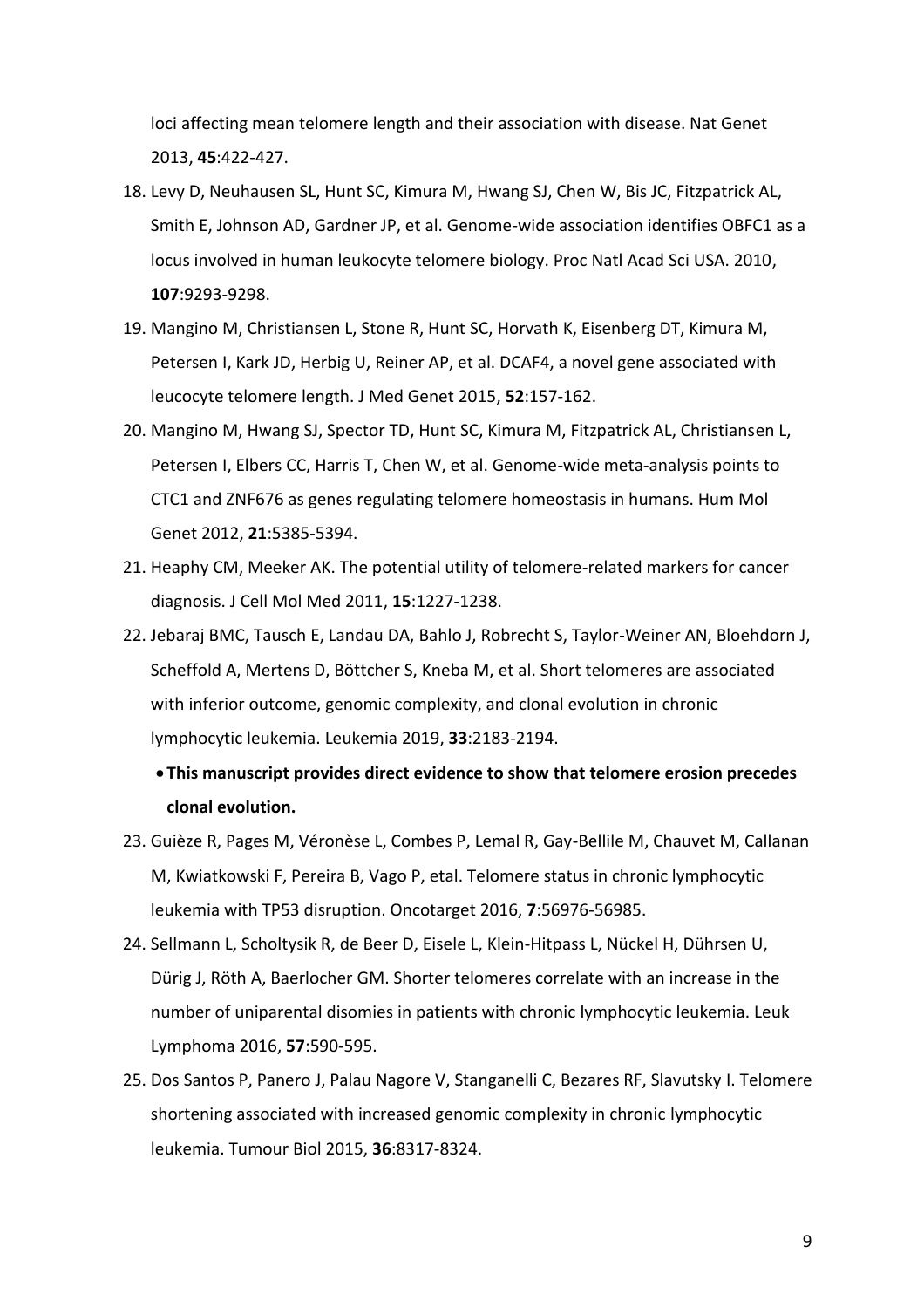- 26. Britt-Compton B, Lin TT, Ahmed G, Weston V, Jones RE, Fegan C, Oscier DG, Stankovic T, Pepper C, Baird DM. Extreme telomere erosion in ATM-mutated and 11q-deleted CLL patients is independent of disease stage. Leukemia 2012, **26**:826-830.
- 27. Hiyama E, Hiyama K, Yokoyama T, Matsuura Y, Piatyszek MA, Shay JW. Correlating telomerase activity levels with human neuroblastoma outcomes. Nature Med 1995, **1**: 249-257.
- 28. Hanahan D, Weinberg RA. Hallmarks of cancer: the next generation. Cell 2011, **144**:646-674.
- 29. Luu HN, Huang JY, Wang R, Adams-Haduch J, Jin A, Koh WP, Yuan JM. Association between leukocyte telomere length and the risk of pancreatic cancer: Findings from a prospective study. PLoS One. 2019, **14**:e0221697.
- 30. Samavat H, Xun X, Jin A, Wang R, Koh WP, Yuan JM. Association between prediagnostic leukocyte telomere length and breast cancer risk: the Singapore Chinese Health Study. Breast Cancer Res 2019,**21**:50.
- 31. Alves-Paiva RM, Gutierrez-Rodrigues F, Pereira-Martins DA, Figueiredo DLA, Clé DV, Conti-Freitas LC, Mamede RCM, Calado RT. Short telomere length in peripheral blood leukocytes in head and neck cancer: Findings in a Brazilian cohort. Head Neck 2019, **41**:672-677.
- 32. Renner W, Krenn-Pilko S, Gruber HJ, Herrmann M, Langsenlehner T. Relative telomere length and prostate cancer mortality. Prostate Cancer Prostatic Dis 2018, **21**:579-583.
- 33. Yuan JM, Beckman KB, Wang R, Bull C, Adams-Haduch J, Huang JY, Jin A, Opresko P, Newman AB, Zheng YL, Fenech M, Koh WP. Leukocyte telomere length in relation to risk of lung adenocarcinoma incidence: Findings from the Singapore Chinese Health Study. Int J Cancer 2018, **142**:2234-2243.
- 34. Tahara T, Tahara S, Horiguchi N, Kawamura T, Okubo M, Ishizuka T, Yamada H, Yoshida D, Ohmori T, Maeda K, Komura N, et al. Telomere Length in Leukocyte DNA in Gastric Cancer Patients and its Association with Clinicopathological Features and Prognosis. Anticancer Res 2017, **37**:1997-2001.
- 35. Kordinas V, Ioannidis A, Chatzipanagiotou S. The Telomere/Telomerase System in Chronic Inflammatory Diseases. Cause or Effect? Genes (Basel) 2016, **7**: pii: E60.
	- •**Manuscript linking inflammation with telomere erosion.**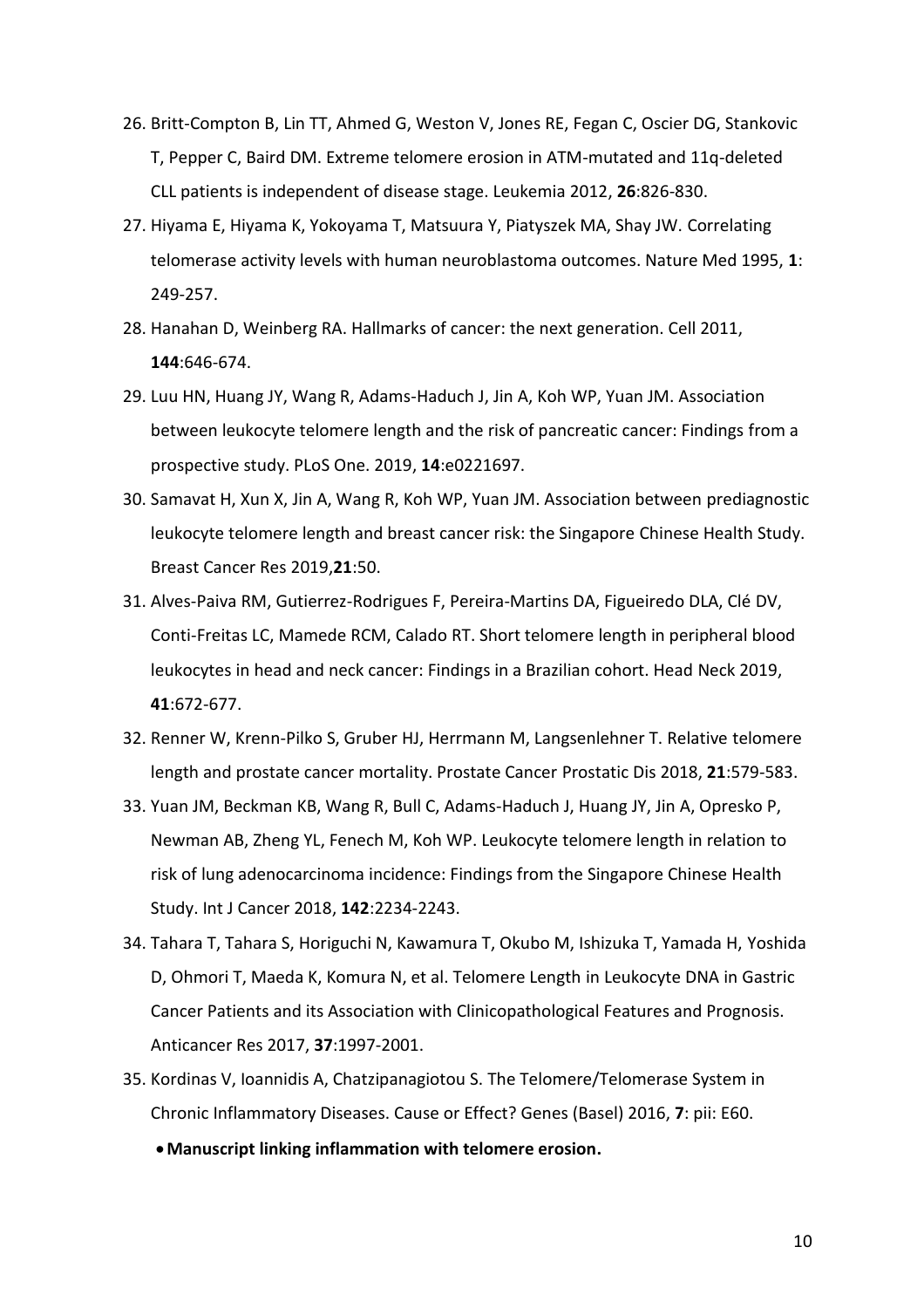- 36. Dunn GP, Old LJ, Schreiber RD. 2004. The three Es of cancer immunoediting. Annu. Rev. Immunol. 2004, **22**:329-360.
- 37. Josefowicz SZ, Lu LF, Rudensky AY. Regulatory T cells: mechanisms of differentiation and function. Annu. Rev. Immunol. 2012, **30**:531-564.
- 38. Gabrilovich DI, Nagaraj S. Myeloid‐derived suppressor cells as regulators of the immune system. Nat. Rev. Immunol. 2009, **9**:162–174.
- 39. Gabrilovich D. Mechanisms and functional significance of tumour‐induced dendritic‐ cell defects. Nat. Rev. Immunol. 2004, **4**:941-952.
- 40. Ruffell B, Affara NI, Coussens LM. Differential macrophage programming in the tumor microenvironment. Trends Immunol. 2012, **33**:119-126.
- 41. Bottazzi B, Riboli E, Mantovani A. Aging, inflammation and cancer. Semin Immunol 2018, **40**:74-82.
- 42. Leonardi GC, Accardi G, Monastero R, Nicoletti F, Libra M. Ageing: from inflammation to cancer. Immun Ageing 2018, **15**:1.
- 43. Maimela NR, Liu S, Yi Zhang, Y. Fates of CD8+ T cells in Tumor Microenvironment. Comput. Struct. Biotec. J. 2019, **17**:1-13.
- 44. Renner W, Krenn-Pilko S, Gruber HJ, Herrmann M, Langsenlehner T. Relative telomere length and prostate cancer mortality. Prostate Cancer Prostatic Dis. 2018, **21**:579-583.
- 45. Tahara T, Tahara S, Horiguchi N, Kawamura T, Okubo M, Ishizuka T, Yamada H, Yoshida D, Ohmori T, Maeda K, Komura N, et al. Telomere Length in Leukocyte DNA in Gastric Cancer Patients and its Association with Clinicopathological Features and Prognosis. Anticancer Res. 2017, **37**:1997-2001.
- 46. Pan W, Du J, Shi M, Jin G, Yang M. Short leukocyte telomere length, alone and in combination with smoking, contributes to increased risk of gastric cancer or esophageal squamous cell carcinoma. Carcinogenesis. 2017, **38**:12-18.
- 47. Svenson U, Roos G, Wikström P. Long leukocyte telomere length in prostate cancer patients at diagnosis is associated with poor metastasis-free and cancer-specific survival. Tumour Biol. 2017, **39**:1010428317692236. doi: 10.1177/1010428317692236.
- 48. Nan H, Du M, De Vivo I, Manson JE, Liu S, McTiernan A, Curb JD, Lessin LS, Bonner MR, Guo Q, Qureshi AA, et al. Shorter telomeres associate with a reduced risk of melanoma development Cancer Res 2011, **71**:6758-6763.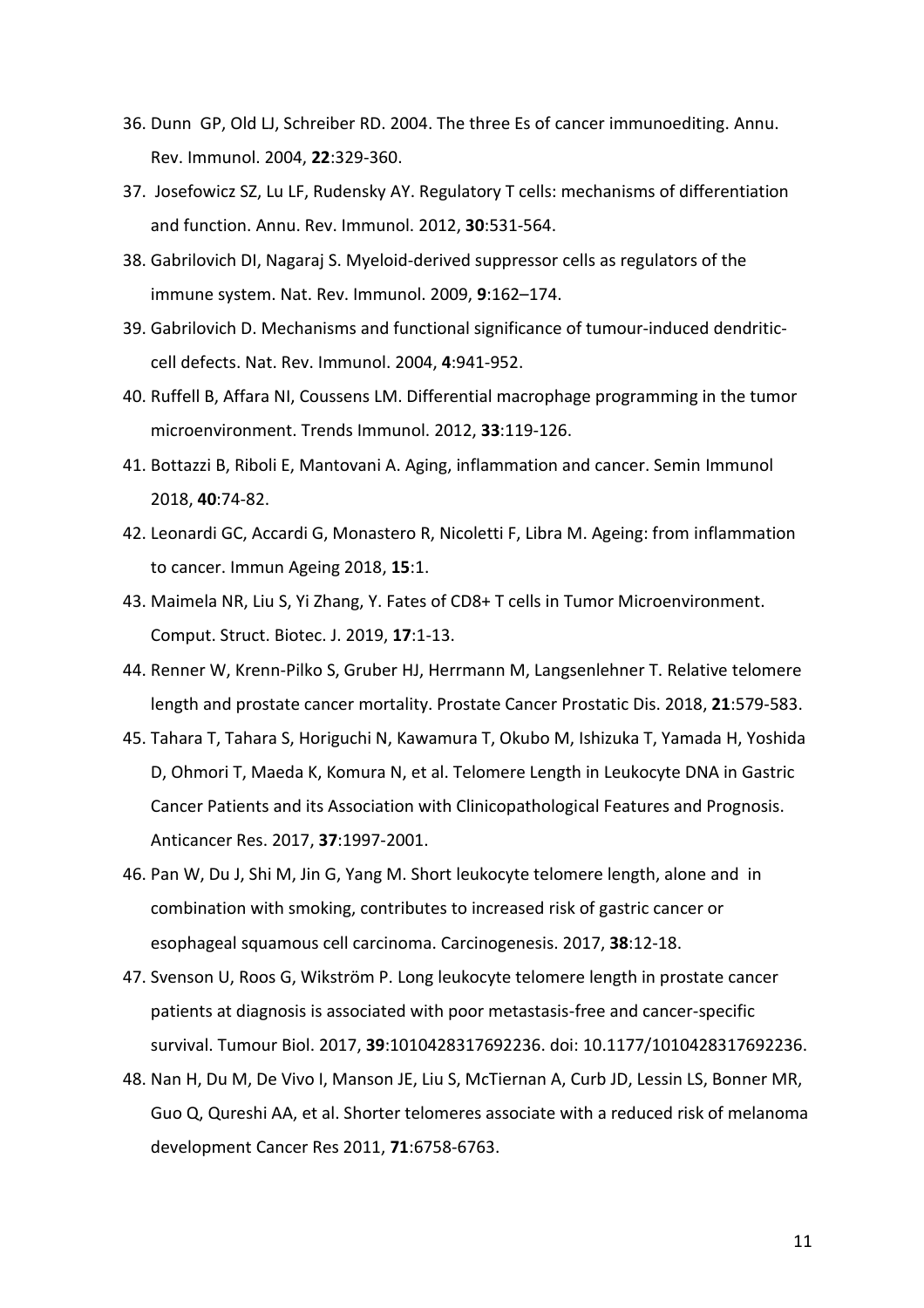- 49. Lynch SM, Major JM, Cawthon R, Weinstein SJ, Virtamo J, Lan Q, Rothman N, Albanes D, Stolzenberg-Solomon RZ. A prospective analysis of telomere length and pancreatic cancer in the alpha-tocopherol beta-carotene cancer (ATBC) prevention study. Int J Cancer 2013, **133**:2672-2680.
- 50. Williams J, Heppel NH, Britt-Compton B, Grimstead JW, Jones RE, Tauro S, Bowen DT, Knapper S, Groves M, Hills RK, Pepper C, et al. Telomere length is an independent prognostic marker in MDS but not in de novo AML. Br J Haematol 2017, **178**:240-249.
- 51. Lansdorp PM. Maintenance of telomere length in AML. Blood Adv. 2017, **1**:2467-2472.
- 52. Aubert G, Hills M, Lansdorp PM. Telomere length measurement caveats and a critical assessment of the available technologies and tools. Mutat Res 2012, **730**:59-67.
- 53. Dagnall CL, Hicks B, Teshome K, Hutchinson AA, Gadalla SM, Khincha PP, Yeager M, Savage SA. Effect of pre-analytic variables on the reproducibility of qPCR relative telomere length measurement. PLoS One 2017, **12**:e0184098.
- 54. Lai TP, Wright WE, Shay JW. Comparison of telomere length measurement methods. Philos Trans R Soc Lond B Biol Sci 2018, **373**. pii:20160451.
- 55. Baird DM, Rowson J, Wynford-Thomas D, Kipling D. Extensive allelic variation and ultrashort telomeres in senescent human cells. Nat Genet 2003, **33**:203-207.
- 56. Baird DM. New developments in telomere length analysis. Exp Gerontol 2005, **40**:363- 368.
- 57. Lin TT, Letsolo BT, Jones RE, Rowson J, Pratt G, Hewamana S, Fegan C, Pepper C, Baird DM. Telomere dysfunction and fusion during the progression of chronic lymphocytic leukemia: evidence for a telomere crisis. Blood 2010, **116**:1899-1907.

### • **The first definition of the telomere length threshold for telomere dysfunction.**

- 58. Lin TT, Norris K, Heppel NH, Pratt G, Allan JM, Allsup DJ, Bailey J, Cawkwell L, Hills R, Grimstead JW, Jones RE, et al. Telomere dysfunction accurately predicts clinical outcome in chronic lymphocytic leukaemia, even in patients with early stage disease. Br J Haematol 2014, **167**:214-223.
- 59. Hyatt S, Jones RE, Heppel NH, Grimstead JW, Fegan C, Jackson GH, Hills R, Allan JM, Pratt G, Pepper C, Baird DM. Telomere length is a critical determinant for survival in multiple myeloma. Br J Haematol 2017, **178**:94-98.